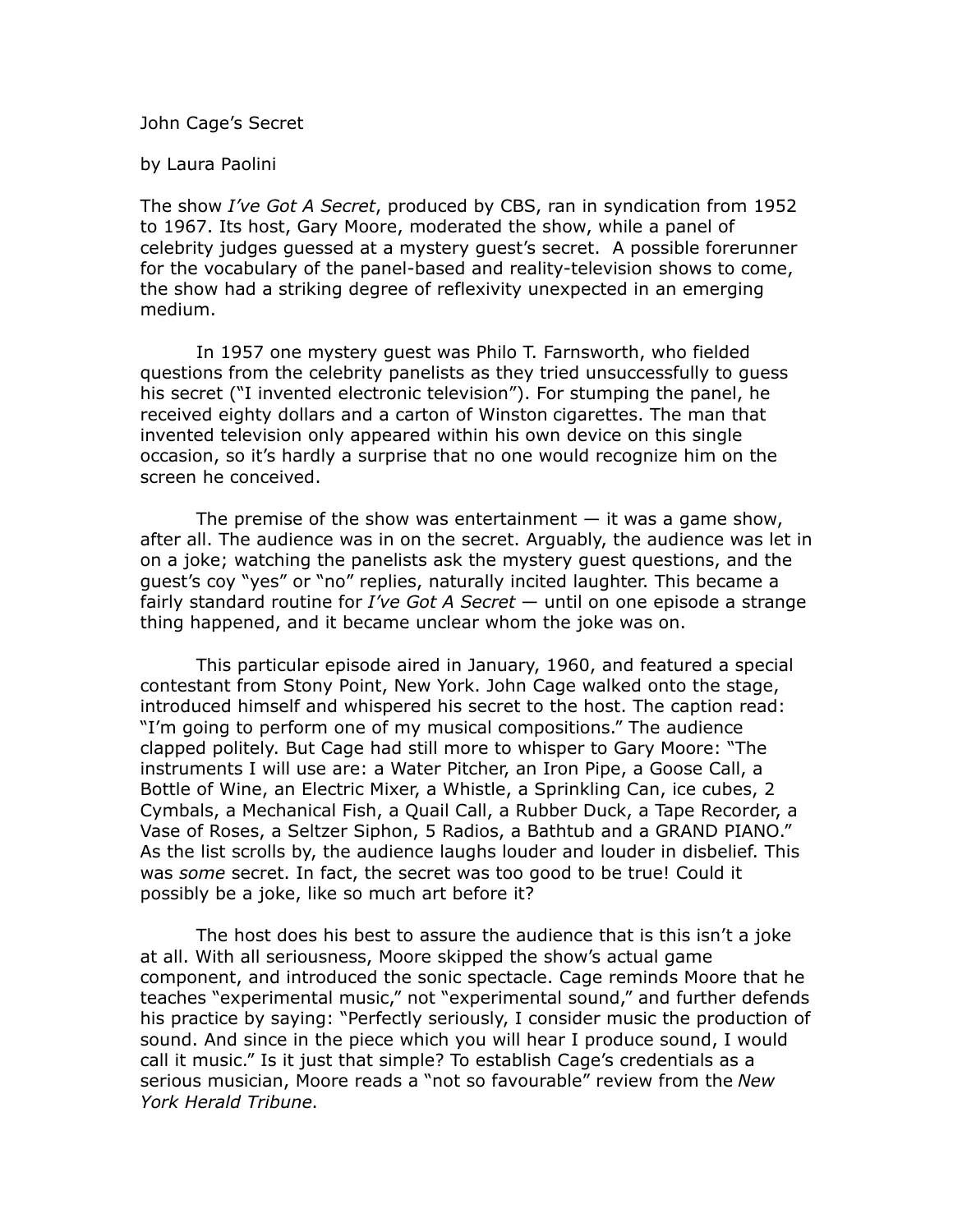Moore took this article from an older medium threatened by the new medium of television, yet one which is afforded the relative privilege of permanence. The performance itself took place in a medium that was developing a pedagogical presence; the event was structured to unleash the *avant-garde* upon the American public. The host warns Cage, "Some of them are going to laugh." Cage responds: "I consider laughter better than tears."

The instruments themselves provoked applause; the set-up was as dynamic as the performance itself. A mirror was placed above the piano to allow viewers to see Cage place a mechanical fish on the piano strings, creating effects and reverberations. The piece was originally written to incorporate five radios (they could not be plugged in during the broadcast because of a union dispute). The stopwatch must be noted, because its sounds, says Moore, "are by no means accidental in their sequence. They each must fall mathematically at a precise point. He takes it seriously, I find it interesting." And an amazing product placement: "If you are amused, you may laugh. If you like it, you may buy the recording." The artwork begins.

Cage's piece was titled *Water Walk* (1959). Specifically composed for a performer (not necessarily a musician) on a T.V. show, it is a four-part composition featuring three pages of timed events, and a floor plan for the composition's on-stage set-up. Each instrument has an arm's-length relationship to water: the bathtub, the pitcher, the ice cubes being diced in the electric mixer. Water exists in the composition in various states: solid, liquid, gas — and it's either being extruded or consumed. A wine bottle marks a perhaps metaphorical and miraculous transformation. Ultimately it's a rather involved process for making a drink (to be sipped at 2:40 in the composition). The performance element in this broadcast is important because the audience appreciates the piece more for its performative impact than for the sounds it produces. Still, after hours of rehearsal and scrutiny, the piece must necessarily accommodate the potential for laughter or tears from audiences  $-$  live or over the airwaves.

Over decades, the game-show phenomenon has morphed from radio broadcasts to "reality television." Notably, in the days of *I've Got A Secret*, many networks once known for radio were putting their acts on screen. A few decades earlier, Orson Welles' CBS radio-broadcast retelling of H.G. Wells' story, *The War of the Worlds*, scared a great number of people into thinking aliens had landed. When public outcry ensued, CBS reminded its listeners that they had been frequently told throughout the broadcast that it was a dramatic work.

Perhaps still shaken by the non-existent alien invasion, however, it seems logical that people may have been a little wary about trusting CBS or their own ears. But could even your eyes deceive you? With *I've Got A Secret*, CBS was now broadcasting another form of culture, and the host was making sure you appreciated it as legitimate art.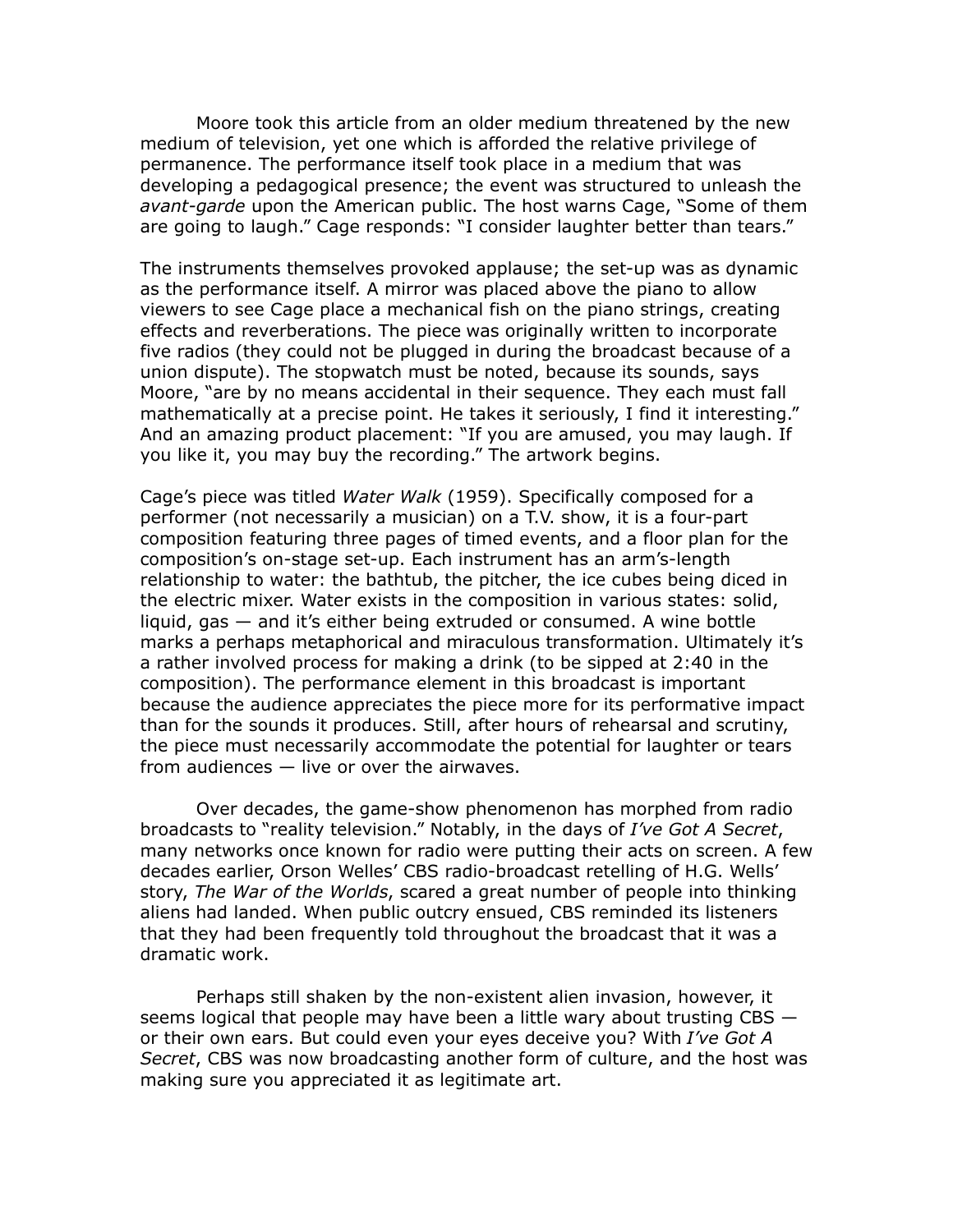"Much of what we call Sound Art has not much to do with either Sound or Art."<sup>[1](#page-2-0)</sup> There's a difficulty in creating dialogue in art and not catering to a niche market, but efforts like *Water Walk* attempt to reveal art as something that's not a secret — and not a joke — at all. This particular work's precarious relationships to music and entertainment are potentially worrisome. The same way that performance art has its limits in time and space (which Cage also straddles), sound art is more firmly established, though perhaps not as far developed. But this discussion isn't ultimately preoccupied with the thespian concerns of whether this is, in fact, art. The remarkable thing is it was aired on prime time, and laughed at.

At that moment in 1960, a rupture was being deepened. High art and low were becoming more and more comfortable with one another over the airwaves. At this moment, as the screens glow their blue auras into the homes of North America, everyone sees something they haven't seen before. And everyone has an opinion about it. This is now about how audiences are constructed. The audience/perpetual adversary of modern art is the bourgeoisie — and while they may have been taken aback by this gesture and obscene noise, perhaps they were further offended by this art coming into their homes. That they were watching Cage may be presupposed by their owning T.V. sets — unlike the thirteen per cent of Americans who did not (by the end of the 1960s, 95 per cent of Americans own T.V. sets<sup>[2](#page-2-1)</sup>). Television's political impact is undeniable in retrospect. Watching Cage in 1960 was potentially a more egalitarian experience than visiting an art museum.

While some might argue that it's one of the most overrated pieces of postmodern art, John Cage's *4'33"* (1952) follows a similar trajectory, and it is almost prophetic. The four-minute-and-33-second composition debates the existence of silence, and how we understand cultural objects: How is the piano that is never played different from a coffee table? The question of endurance emerges, and not only for the performer: Would you rather sit through John Cage's *4'33"* in its entirety, or Erik Satie's *Vexations*? Is four minutes of silence worse than the same song 840 times? The Parisian *avantgarde* composer produced the work as a challenge to loathed Wagnerian musical trends.

His challenge was met. The work was first performed on September 9, 1963, from 6:00 p.m. until 12:40 p.m. the following day. The event, which involved eleven performers, was organized by Cage — and, by an interesting coincidence, two of the participants later appeared on *I've Got A Secret*! Welsh composer John Cale's secret was: "I performed in a concert that was 18 HOURS." And only Karl Schenzer (an off-Broadway actor of the day) sat in New York's Pocket Theatre for the entire duration, because "I feel it was an

<span id="page-2-0"></span><sup>1</sup> Daniela Cascella. "Watch this sound." Contemporary Magazine. Digital Art Special. Issue 91. 2007. page 16

<span id="page-2-1"></span> $^2$  Gallagher, Mona. "The history and evolution of television: the 1960s and 1970s." http://www.helium.com/items/569934-television-1960s-dramatic-changes